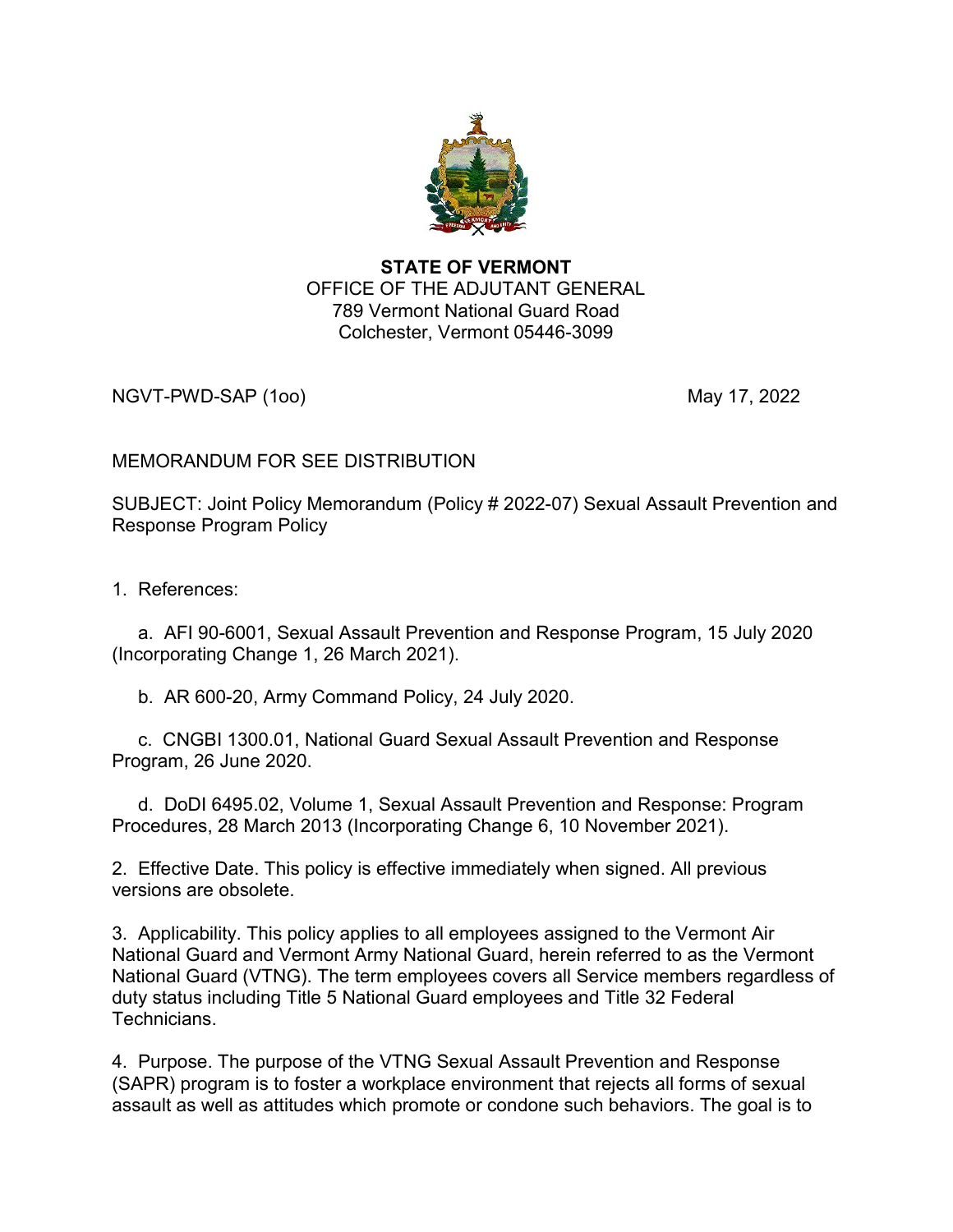create a culture free of sexual assault, through an environment of prevention, education and training, response capability, survivor support, reporting procedures, and appropriate accountability that enhances the safety and well-being of all military members and DoD civilians. Prevention is the most critical factor and will ultimately define our success. The VTNG remains committed to a holistic approach to prevention with targeted strategies for each echelon of the organization. This includes the promotion of treating everyone as a valued member of the team within the organization by means of improving training, raising awareness, mandating intervention, holding offenders accountable, and providing trauma-informed survivor advocacy services.

5. Description. The DoD defines sexual assault as intentional sexual contact, characterized by the use of force, physical threat or abuse of authority or when the survivor does not or cannot consent. Consent is defined as a freely given agreement to the conduct at issue by a competent person. An expression of lack of consent through words or conduct means there is no consent. The term sexual assault includes a broad category of sexual offenses: rape, sexual assault, aggravated sexual contact, abusive sexual contact, or attempts to commit these offenses. Sexual assault can occur without regard to gender, spousal relationship, or age of survivor.

6. Reporting Options. All eligible VTNG members, dependents of VTNG members who are at least 18 years old, and DoD civilians will have access to Restricted Reporting and Unrestricted Reporting options to file an official report of sexual assault.

 a. Restricted. Restricted Reporting allows sexual assault survivors to confidentially disclose the assault to a Sexual Assault Response Coordinator (SARC), Sexual Assault Prevention and Response (SAPR) Victim Advocate (VA), or healthcare personnel and receive healthcare treatment and the assignment of a SARC and SAPR VA. This reporting option does NOT trigger an investigation. However, a survivor may convert a Restricted Report to an Unrestricted Report at any time. Victims are eligible to file a Restricted Report, providing they did not personally report the sexual assault incident to law enforcement, to include MCIOs, and they did not previously elect to make an Unrestricted Report by signing DD Form 2910, with a SARC or SAPR VA on the same sexual assault incident. Victims covered by DoDI 6495.02, Volume 1 (Reference d) are eligible to file Restricted Reports even if:

 (1) they disclosed the sexual assault incident to their commander or to personnel in the chain of command, or

 (2) there is an ongoing law enforcement investigation into the sexual assault incident initiated by a third party and not due to the victim's disclosure to law enforcement, or

 (3) the law enforcement investigation into the sexual assault incident has been closed.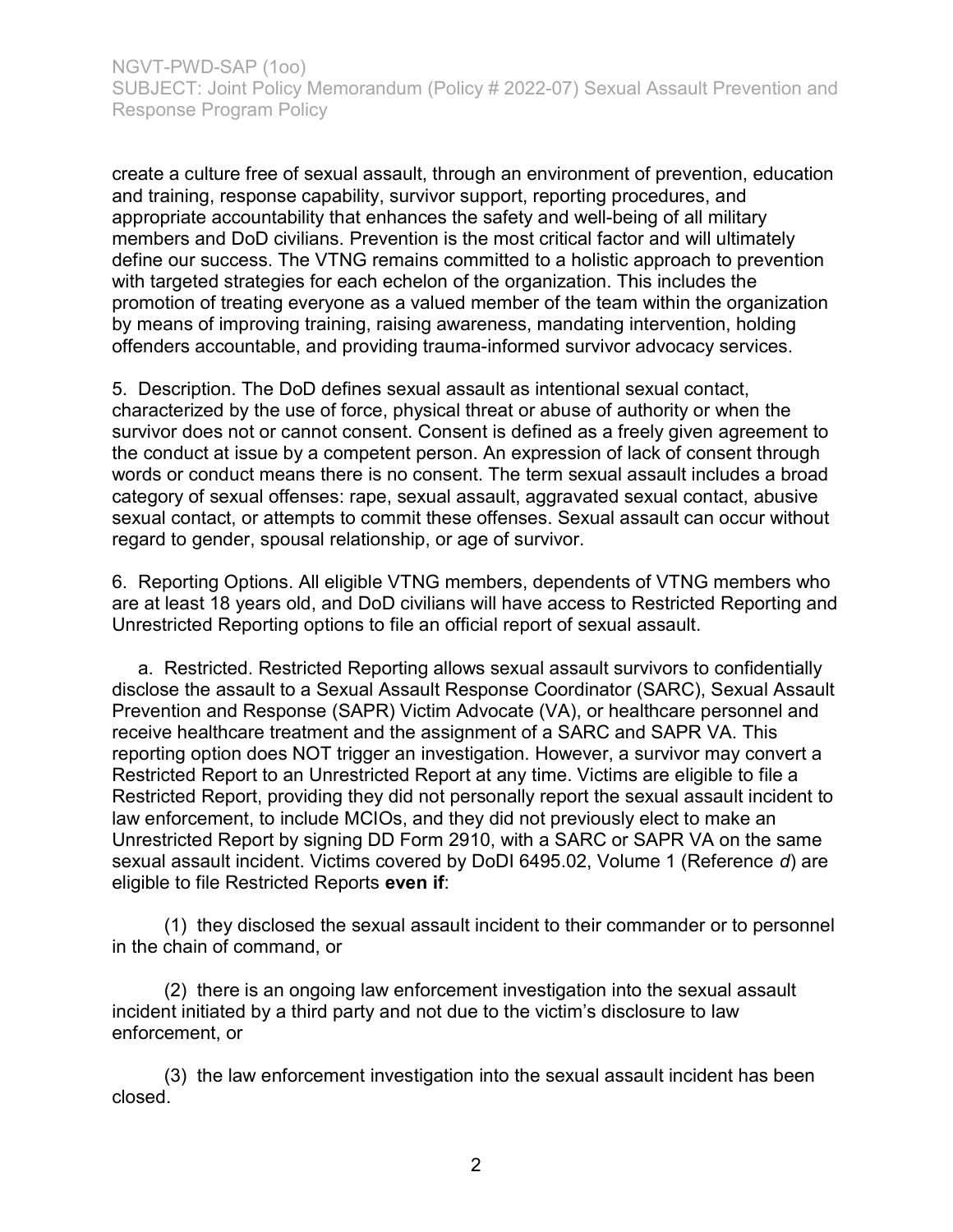b. Unrestricted. Unrestricted Reporting triggers an investigation, command notification, and allows a person who has been sexually assaulted to access healthcare treatment and the assignment of a SARC and a SAPR VA. If the individual elects the Unrestricted Reporting option, they may NOT change to a Restricted Report.

7. Responsibilities. Commanders, supervisors, and managers at all levels shall be responsible for the effective implementation of the VTNG SAPR program.

a. The Adjutant General. The Adjutant General shall:

 (1) Prohibit commanders from conducting internal command-directed investigations on sexual assault allegations, including referrals to appointed command investigators and inquiry officers, or delaying the immediate contact of the appropriate law enforcement agency while attempting to assess the credibility of the report.

 (2) Verify the 158th Fighter Wing (FW) maintains a full-time, certified SARC to serve as the Wing's primary point of contact on all matters pertaining to the Wing SAPR program.

 (3) Verify each brigade commander maintains one certified collateral duty brigade SARC to serve as the brigade's primary point of contact for matters concerning the VTARNG Sexual Assault Prevention and Response (SAPR) Program, and one certified brigade collateral-duty VA and two certified collateral-duty VAs at each battalion.

 (4) Ensure that the Joint Policy Memorandum (Policy # 2022-09) Prevention and Response to Retaliation for Reports of Sexual Assault or Harassment is adhered to in order to protect SARCs, SAPR VAs, and other SAPR professionals from coercion, discrimination, or reprisal related to the execution of their SAPR duties and responsibilities. This policy also outlines the requirement to provide protection against coercion, retaliation, ostracism, maltreatment, restriction, and reprisal toward the survivor of sexual assault, the alleged subjects, responders, witnesses, and intervening bystanders.

b. Commander. Commanders shall:

 (1) Utilize the "Commander's 30-Day Checklist for Unrestricted Reports" to facilitate the response to the survivor and an alleged offender, and an appropriate response for a sexual assault within a unit. This checklist can be found in the SAPR Policy Toolkit at www.sapr.mil/command-toolkit.

 (2) Meet with the SARC within 30 days of taking command for one-on-one SAPR training on responsibilities, required reports, confidentiality, "official" need-to-know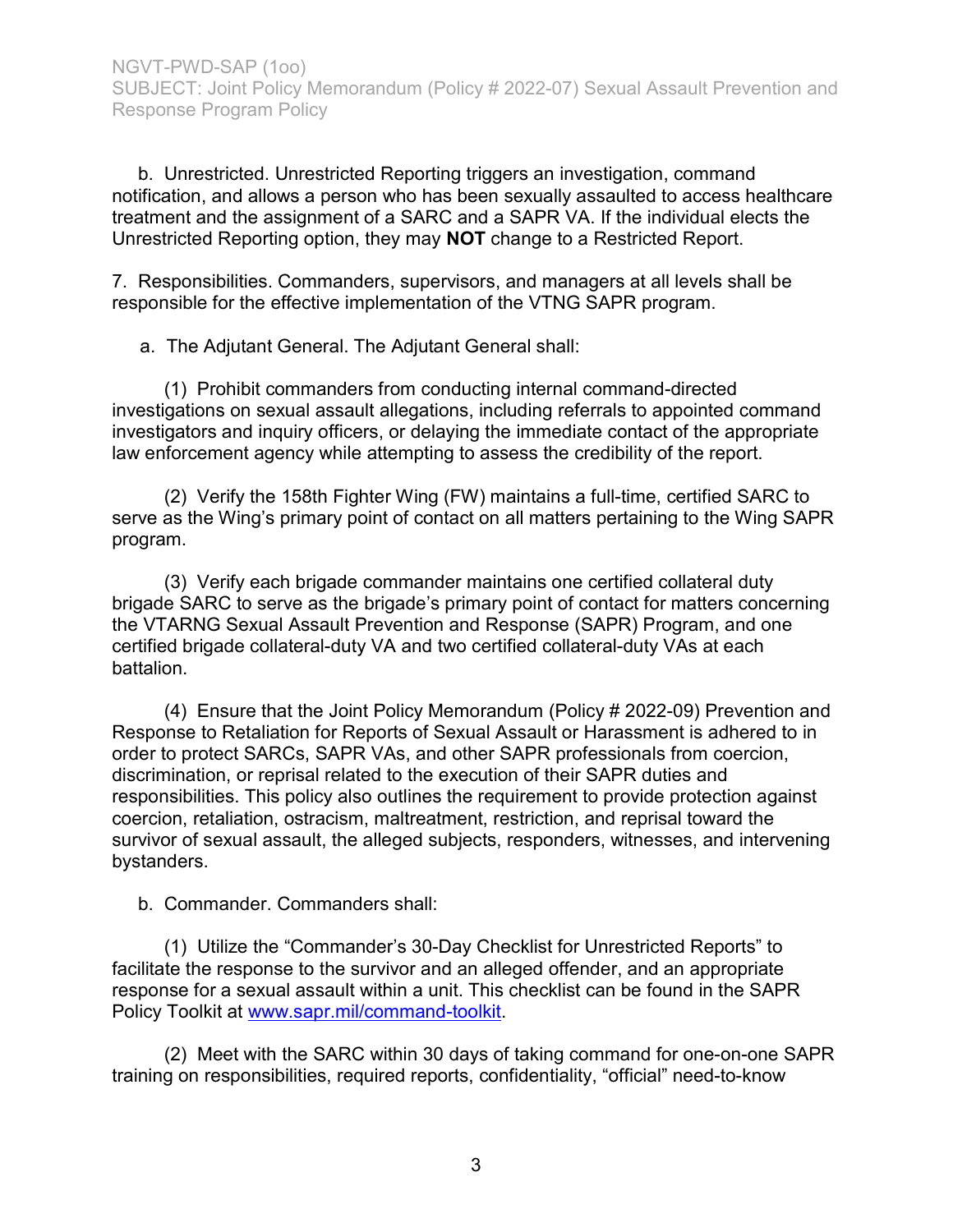requirements, expedited transfers, the sexual assault incident response oversight report, and a Commander's Critical Information Requirement.

 (3) Attend monthly Case Management Group (CMG) meetings for Unrestricted Reports when they are the immediate commander of a survivor being discussed.

 (4) Provide survivors of a sexual assault, who filed an Unrestricted Report, monthly updates regarding the current status of the ongoing investigation, medical or legal updates, Expedited Transfer request, or any other request made by the survivor or command regarding the sexual assault until the final disposition of the reported assault. This is a non-delegable commander duty and must occur within 72 hours of the last CMG.

 (5) Immediately contact the SAPR Office, State Judge Advocate and the appropriate law enforcement agency upon receiving an Unrestricted Report of sexual assault. Commanders will not conduct internal command-directed investigations on sexual assault allegations, to include making referrals to appointed command investigators or inquiry officers.

 (6) Grant survivor's direct contact and unimpeded access to SARCs to discuss matters of the command's SAPR program and incidents of sexual assault.

 (7) Ensure that the assigned senior-level commander, who has a minimum rank of O-5, will prepare and submit a Sexual Assault Incident Response Oversight (SAIRO) report in writing within eight (8) calendar days after an Unrestricted Report of sexual assault is made.

 (8) Complete a Commander's Critical Information Requirements report as required by DoD and submit it immediately to the chain of command, the SARC, and NGB-J1-SAPRO Distribution List. Limit to need to know only and do not send through distribution boxes.

 (9) Make a timely determination, within five (5) calendar days of request, to approve or deny an Expedited Transfer request by the survivor of a sexual assault who filed an Unrestricted Report. The reassignment or removal must be taken not as a punitive measure, but solely for the purpose of maintaining good order and disciple within the members unit.

c. SARC. The SARC shall:

 (1) Remain available to respond and assist members and DoD Civilians effected by sexual assault.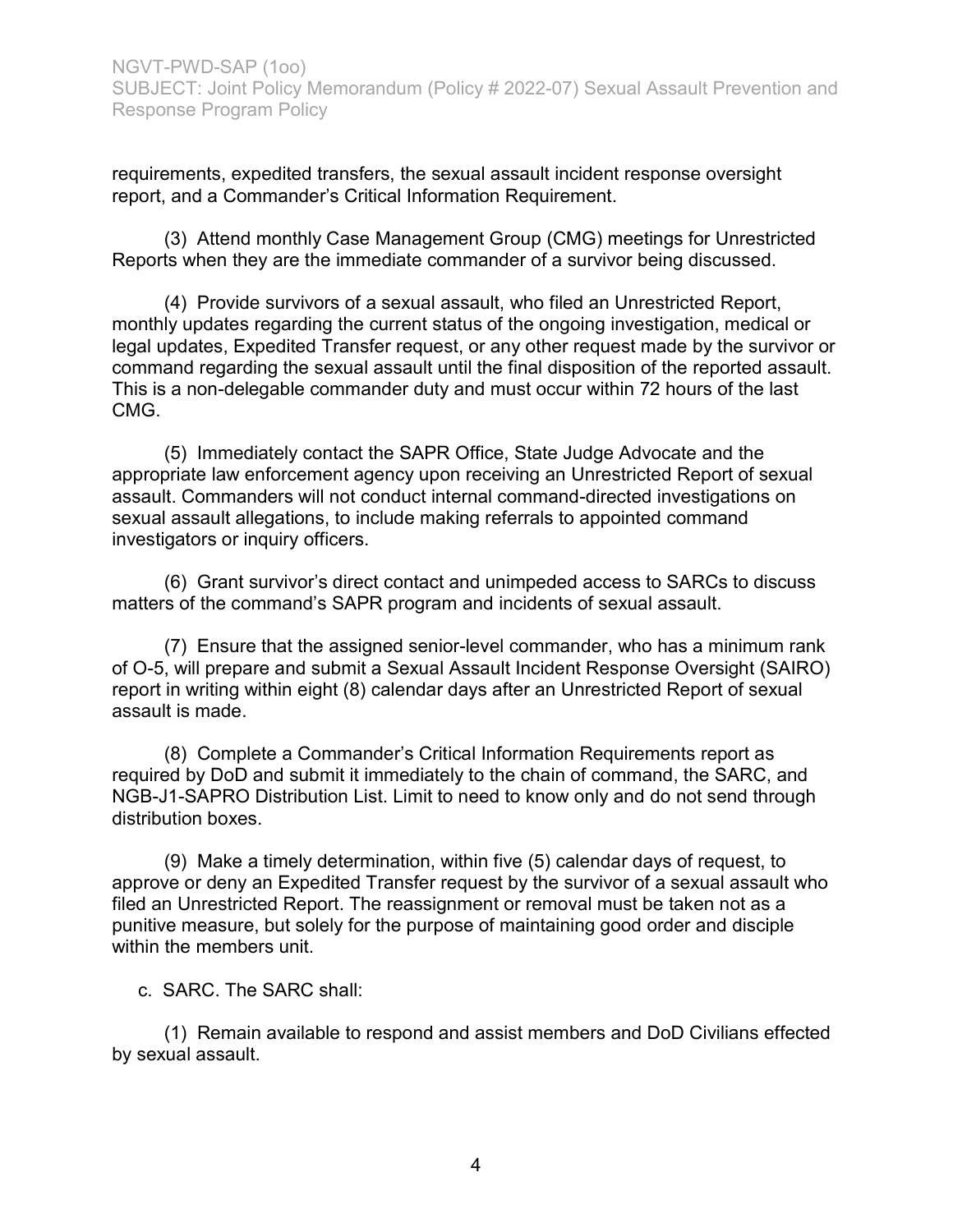(2) Focus on the survivor and on doing what is necessary and appropriate to support survivor recovery, and also, if a Service member, to support that Service member to be fully mission capable and engaged.

 (3) Inform the survivor that a Special Victims Counsel may represent the survivor's interest throughout the course of legal proceedings that might follow an Unrestricted Report of sexual assault.

 (4) Advise survivors in regard to requesting an Expedited Transfer IAW Joint Policy Memorandum (Policy # 2022-08) Expedited Transfer of Vermont National Guard Members Who File an Unrestricted Report of Sexual Assault.

 (5) Inform survivors who chose to file a Restricted Report on the CATCH a Serial Offender Program (CATCH) which offers an opportunity to anonymously disclose suspect information to help the DoD identify serial offenders. CATCH allows survivors to discover if the suspect in their Restricted Report may have also assaulted another person, and having that knowledge, decide whether to convert their Restricted Report to Unrestricted to initiate an investigation of the serial offender suspect.

 (6) Respond to a survivor in need of transport to a medical facility for emergency healthcare and/or a Sexual Assault Forensic Exam with one of three options most suitable for the circumstances.

(a) Call 911 for the survivor if desired,

 (b) The second option is for the SARC to obtain a GSA vehicle to transport the survivor to a medical facility, or

 (c) The third option is for the survivor to drive themselves and, if desired, the SARC may follow in their personal vehicle to the medical facility.

8. Training. Units shall receive SAPR/SHARP training annually by a SAPR representative or appointed Training Implementer to educate and equip service members and DoD civilians to effectively prevent and appropriately respond to sexual violence. SARCs, SAPR VAs, healthcare personnel, DoD law enforcement, Judge Advocates, Chaplains, firefighters, emergency medical technicians, and Commanders will receive additional annual training IAW DoDI 6495.02, Volume 1 (Reference d). Unit leaders shall participate and engage in unit training to provide command emphasis and to demonstrate the commitment of senior leadership to this program.

9. All leaders will post this sexual assault policy on unit bulletin boards in accordance with Organization Inspection Program OIP, Annex T, SHARP Program checklists and 158th FW policy procedures.